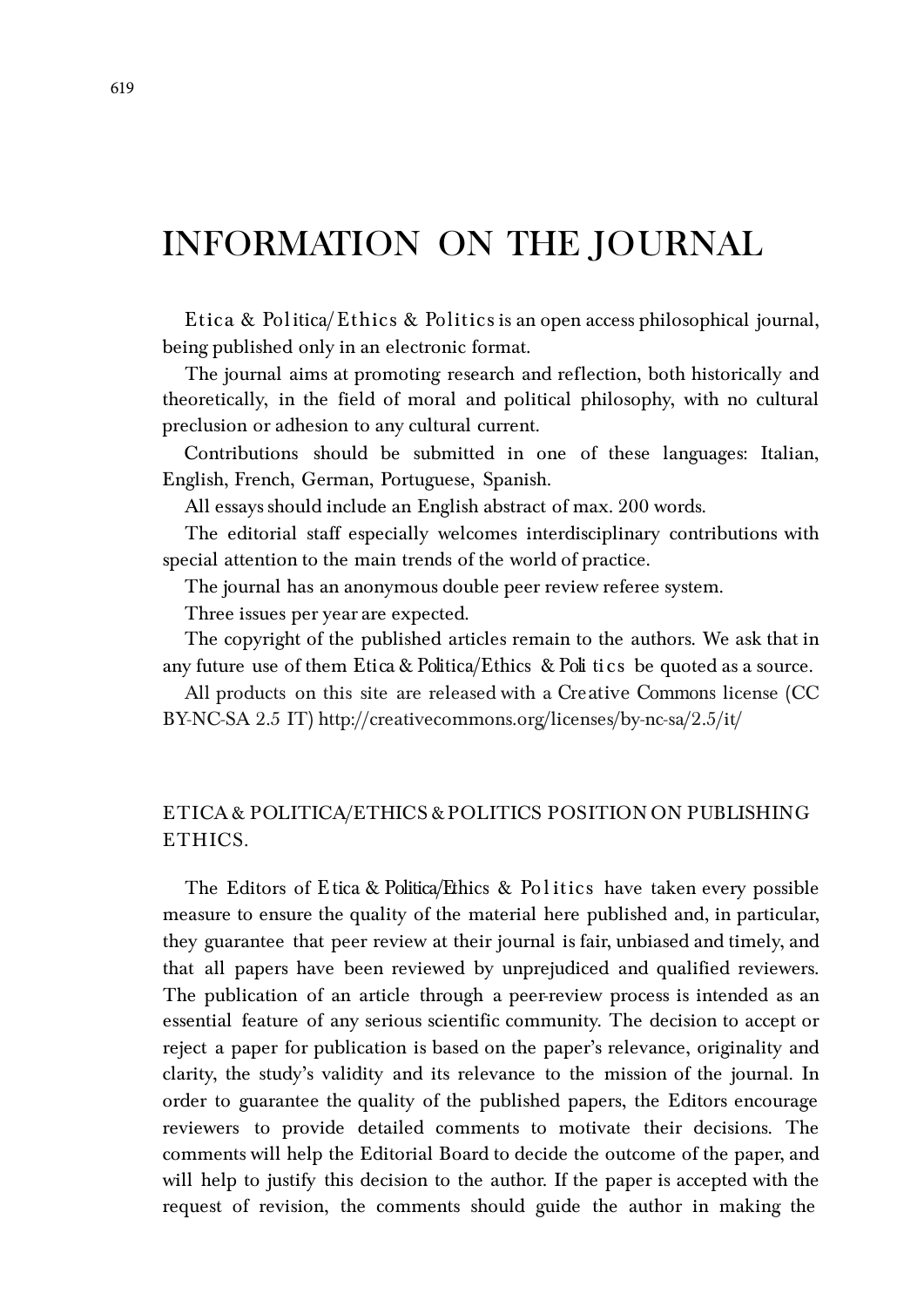revisions for the final manuscript. All material submitted to the journal remains confidential while under review.

Once the author receives a positive answer, he/she should send the final version of the article since proofs will not be sent to him/her. Etica & Po litica/Ethics & Politics will publish the pa per within twelve months from the moment of the acceptance, and the author will be informed of the publication.

The journal is committed to such standards as originality in research papers, precise references in discussing other scholars' positions, avoiding plagiarism. E&P takes these standards extremely seriously, because we think that they embody scientific method and are the mark of real scholarly communication.

Since Eti ca & Po litica/ Ethics & Po litics is devoted solely to scientific and academic quality, the journal neither has any submission charges nor any article processing charges.

The following guidelines are based on existing Elsevier policies and COPE's Best Practice Guidelines for Journal Editors

#### 1. PUBLICATION AND AUTHORSHIP

EUT (Edizioni Università di Trieste), is the publisher of the peer reviewed international journal  $E$ tica & Po litica/  $E$ thics & Po litics.

The publication of an article in a peer-reviewed journal is an essential step of a coherent and respected network of knowledge. It is a direct reflection of the quality of the work of the authors and the institutions that support them. Peerreviewed articles support and embody the scientific method. It is therefore important to agree upon standards of expected ethical behaviour for all parties involved in the act of publishing: the author, the journal editor, the peer reviewer, the publisher.

Authors need to ensure that the submitted article is the work of the submitting author(s) and is not plagiarized, wholly or in part. They must also make sure that the submitted article is original, is not wholly or in part a republication of the author's earlier work, and contains no fraudulent data.

It is also their responsibility to check that all copyrighted material within the article has permission for publication and that material for which the author does not personally hold copyright is not reproduced without permission.

Finally, authors should ensure that the manuscript submitted is not currently being considered for publication elsewhere.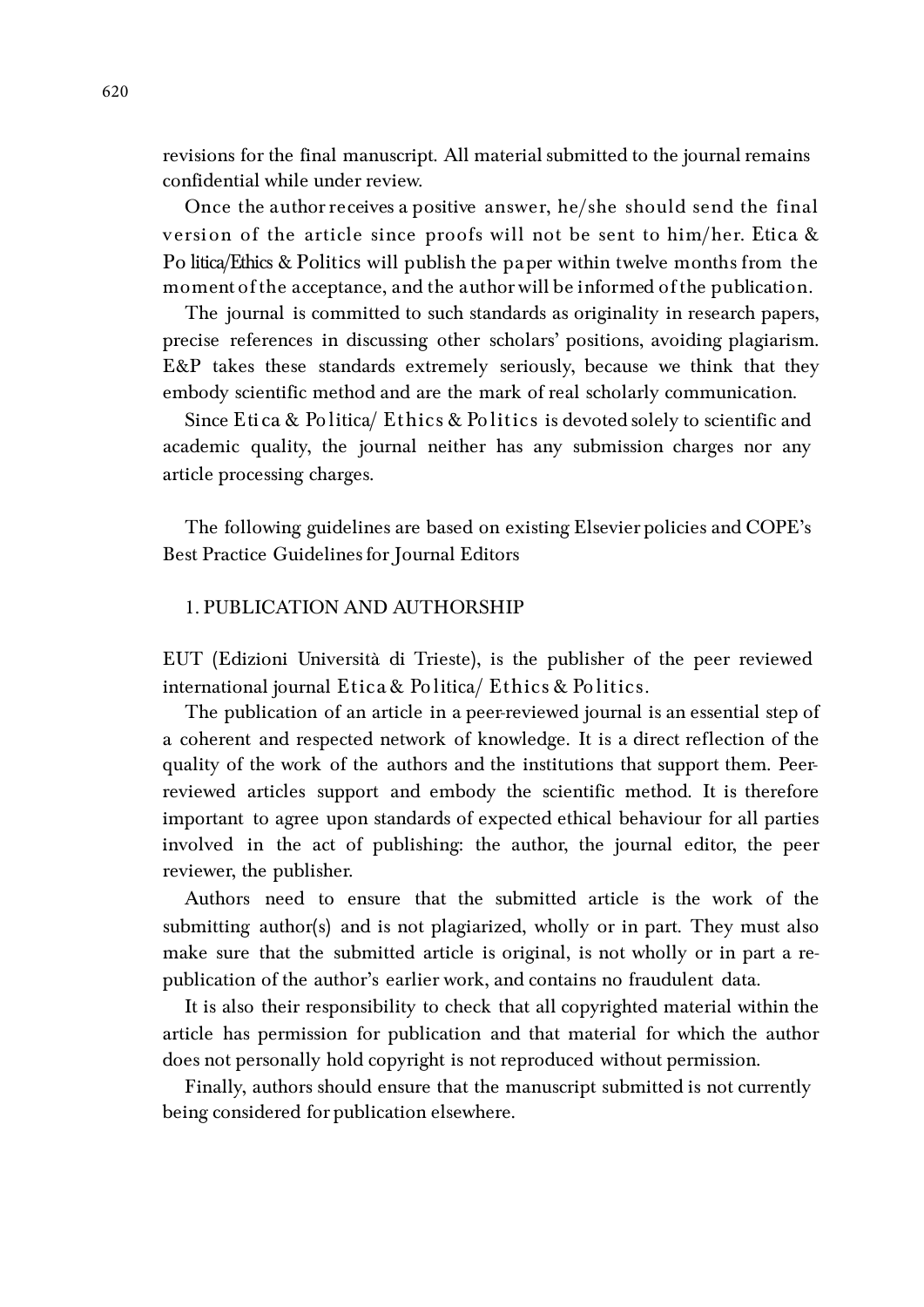#### 2. AUTHOR'S RESPONSIBILITIES

E ti ca & Politica/Ethics & Politi cs is a peer-reviewed journal, and Authors are obliged to participate in our double blind peer review process.

Authors must make sure that all and only the contributors to the article are listed as authors. Authors should also ensure that all authors provide retractions or corrections of mistakes.

#### 3. PEER REVIEW AND REVIEWERS' RESPONSIBILITIES

Both the Referee and the Author remain anonymous throughout the "double blind" review process. Referees are selected according to their expertise in their particular fields.

Referees have a responsibility to be objective in their judgments; to have no conflict of interest with respect to the research, with respect to the authors and/or with respect to the research funders; to point out relevant published work which is not yet cited by the author(s); and to treat the reviewed articles confidentially.

#### 4. EDITORIAL RESPONSIBILITIES

Editors hold full authority to reject/accept an article; to accept a paper only when reasonably certain; to promote publication of corrections or retractions when errors are found; to preserve anonymity of reviewers; and to have no conflict of interest with respect to articles they reject/accept. If an Editor feels that there is likely to be a perception of a conflict of interest in relation to their handling of a submission, they will declare it to the other Editors. The other Editors will select referees and make all decisions on the paper.

#### 5. PUBLISHING ETHICS ISSUES

Members of the Editorial Board ensure the monitoring and safeguarding of the publishing ethics. This comprises the strict policy on plagiarism and fraudulent data, the strong commitment to publish corrections, clarifications, retractions and apologies when needed, and the strict preclusion of business needs from compromising intellectual and ethical standards.

Whenever it is recognized that a published paper contains a significant inaccuracy, misleading statement or distorted report, it will be corrected promptly. If, after an appropriate investigation, an item proves to be fraudulent,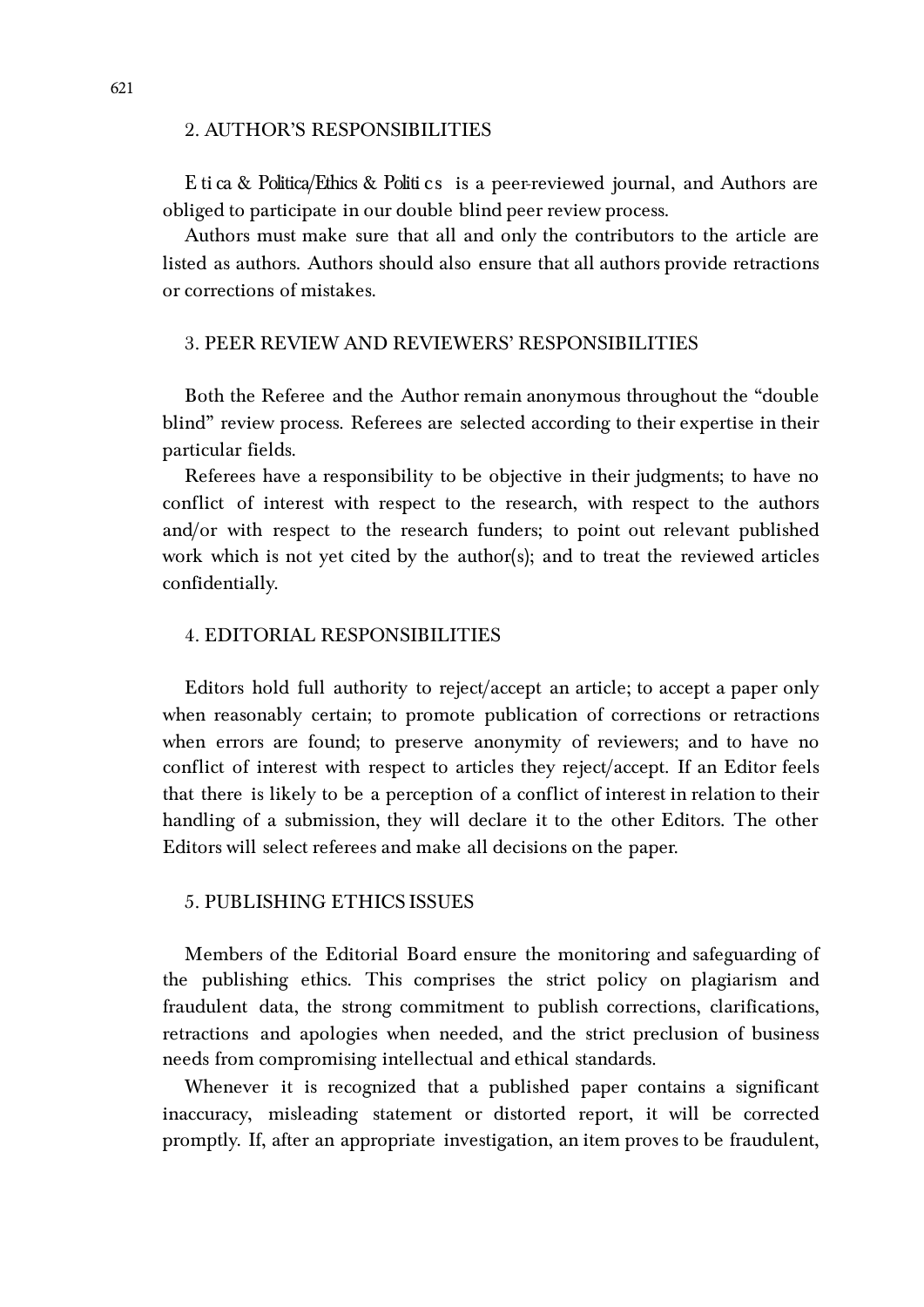it will be retracted. The retraction will be clearly identifiable to readers and indexing systems.

#### 6. POLICY ON EDITORIAL NORMS AND STYLE

In accordance with the pluralist principle and the breadth of interests that characterize the editorial line of Etica & Politica/Ethics & Politics, the review leaves the contributors free to choose which style of quotation to adopt in the composition of their article. Of course, this style must conform to one of the two internationally recognized models in the area of scientific publications in the humanities, namely the Chicago A (equivalent to APA) or the Chicago B, both defined by The Chicago Manual of Style,  $17<sup>th</sup>$  edition. Moreover, the reference to the complete source must contain all the information required by the ISO

690 standard, both if it is provided only in the final bibliography (Chicago A) and if it is provided in a note (Chicago B).

# 7. PAST ISSUES AND STATISTICS

Past issues with download and visitors statistics for each article are provided by EUT publisher through its official repository.:

<http://www.openstarts.units.it/dspace/handle/10077/4673>

#### EDITOR:

RICCARDO FANCIULLACCI (Venezia) [riccardofanciullacci@libero.it](mailto:riccardofanciullacci@libero.it) PIERPAOLO MARRONE (Trieste[\) marrone@units.it](mailto:marrone@units.it)  FERDINANDO G.MENGA (Caserta) ferdinandogiuseppe.menga@unicampania.it

# EDITORIAL BOARD:

ELVIO BACCARINI (Rijeka) [ebaccarini@ffri.hr](mailto:ebaccarini@ffri.hr) ROBERTO FESTA (Trieste) [festa@units.it](mailto:festa@units.it) GIOVANNI GIORGINI (Bologna) [giovanni.giorgini@unibo.it](mailto:giovanni.giorgini@unibo.it) EDOARDO GREBLO (Trieste) [edgreblo@tin.it](mailto:edgreblo@tin.it) FABIO POLIDORI (Trieste) [polidori@units.it](mailto:polidori@units.it)

### WEBMASTER:

ENRICO MARCHETTO (Trieste) [enrico.marchetto@gmail.com](mailto:enrico.marchetto@gmail.com)